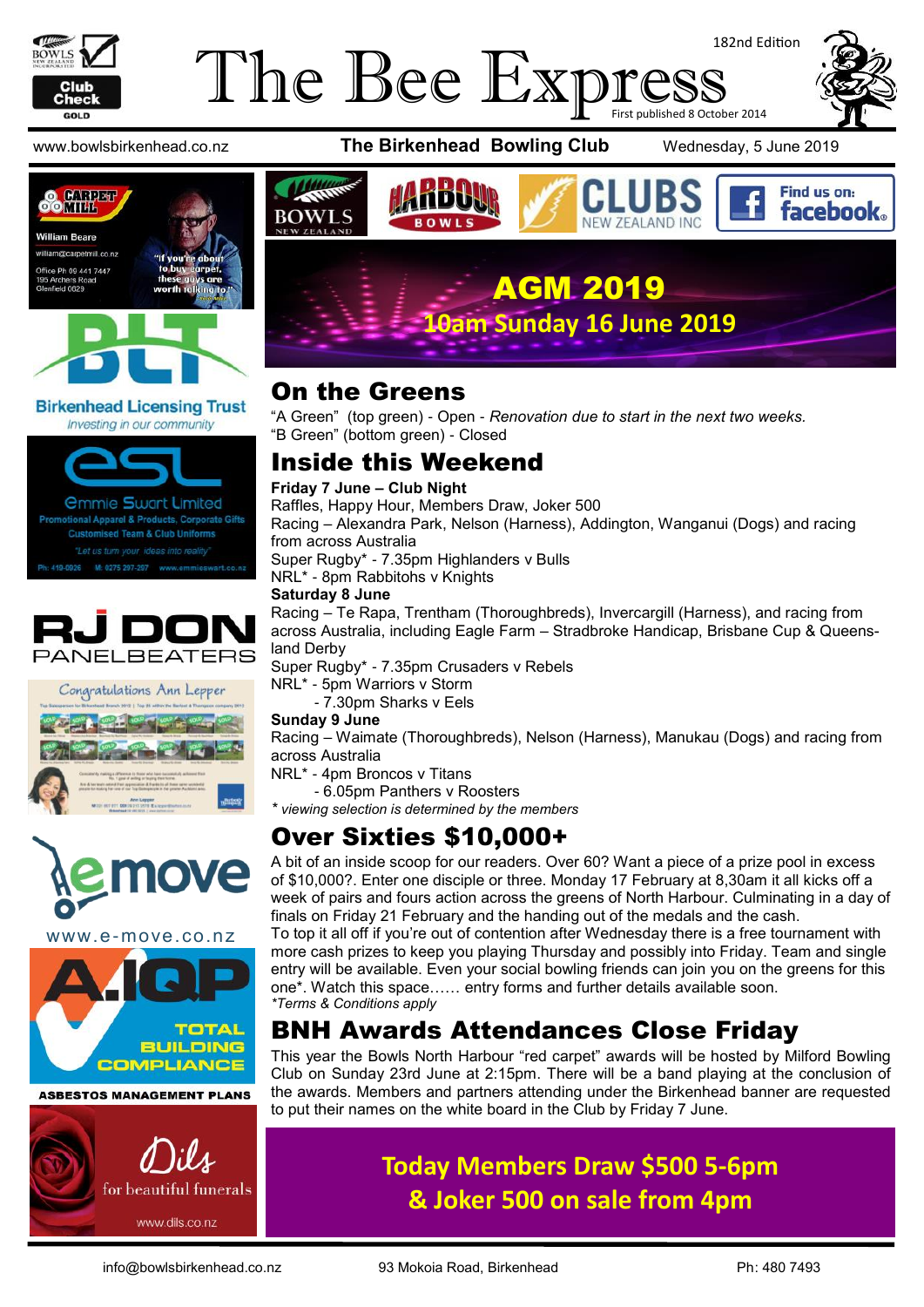www.bowlsbirkenhead.co.nz **The Birkenhead Bowling Club** Wednesday, 5 June 2019





BIRKENHEAD Recreation Drive PH: 418 2424 Proudly Supporting Bowls Birkenhead

### Who is Standing

Who is standing for the Board of Management? There are two applicants for the position of Vice President and eight applicants for the five Board Member positions. Positions of President, Secretary and Treasurer only one application has been received for each position.



**John Croy** Position applied for: **President**



**Terry Moverley** Position applied for: **Secretary**



**Keith Burgess** Position applied for: **Board Member**

**Jimmy Heath** Position applied for: **Board Member**

**Tommy Winton** Position applied for: **Board Member**



**Joseph Korkis** Position applied for: **Vice President Board Member**



**Elaine Utting** Position applied for: **Treasurer**

AGM 2018 10am Sunday 16 June 2019 @ Birkenhead Bowling Club



**Merv Garred** Position applied for: **Board Member**

**Evan Thomas** Position applied for: **Board Member**



**Steve Yates** Position applied for: **Board Member**

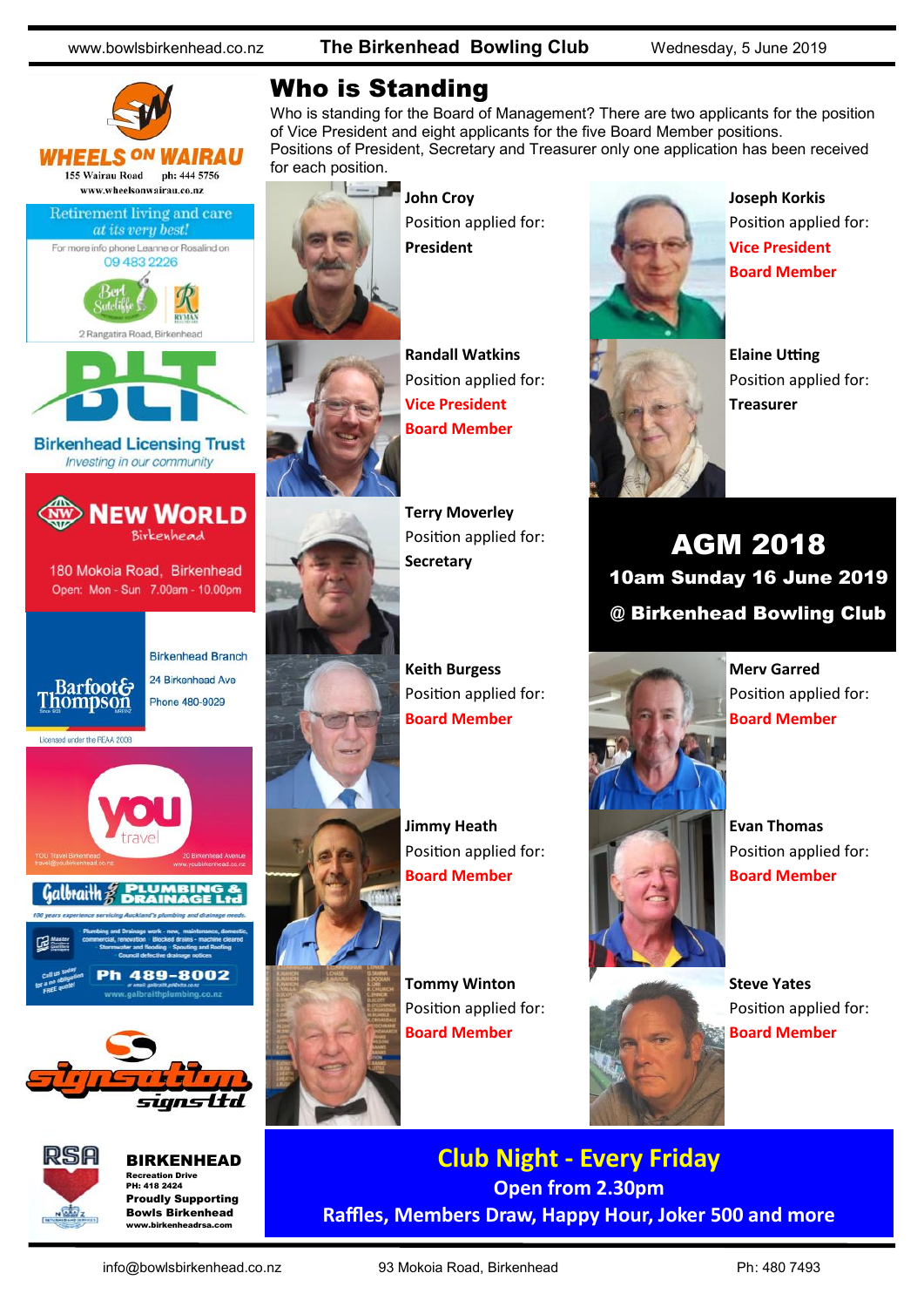www.bowlsbirkenhead.co.nz **The Birkenhead Bowling Club** Wednesday, 5 June 2019











www.e-move.co.nz





www.dils.co.nz



BIRKENHEAD Recreation Drive PH: 418 2424 Proudly Supporting Bowls Birkenhead www.birkenheadrsa.com



### Your Club Needs You

The club may have the Board of Management overseeing the overall running of the Club but the grassroots are run by the various members and committees.

Although some seem to think the fairies behind the green keeper's shed magically set up and coordinate the smooth running of the club, it's not the case!. It is members working together, behind the scenes, putting a bit in here and there, often for the benefit of other members. If you can assist in a position or on a committee listed here put your name and signature on the board in the Club entrance way Club Captain. Club Almoner, Selectors, Match Committee, Mid-week Tournament Committee, Sunday Tournament Committee, Roll-up Committee, Sponsorship Committee, Social Committee, House Committee, Grounds and Maintenance Committee, Delegate to BNH, Substitute Delegate to BNH, 1-5 Year Coordinator, Website Director.



No experience is need on various committees as those serving with you will show you the ropes, you just need to be keen, we all started somewhere. Come on, come and help out, the Club needs you.

#### Two for One and Eight for Five

AGM 2019 sees two candidates vying for the position of Vice President, while eight candidates vie for the five Board Member positions available.

Current Treasurer Mavis Smith and Vice President John Hindmarch are not seeking reelection. Emmie Swart having been co-opted in to the position of Chairperson is stepping away this coming year to pursue other interests.

Current Board Members, Merv Garred, Jimmy Heath, Evan Thomas, Keith Burgess and Tommy Winton are all keen to retain a spot on the board.

New comers Joseph Korkis, Randall Watkins and Steve Yates have also put their names forward for the Board. The Vice President's position will be contended between Joseph Korkis and Randall Watkins.

We will know who has been successful on Sunday 16 June after the members have voted. Standing unopposed are President John Croy back for his third term, Elaine Utting our new Treasurer, while Secretary Terry Moverley returns for a sixth consecutive term.

#### Vagrants and the Gate

The 80's was all about tearing down the high fences that surrounded our bowling clubs

and letting the outside world look in. Today, not the preferred action, a new gate at the top of the dive down to the greens has become a necessity due to the actions of various vagrants today in the area.

It's not quite the Brandenburg Gate, but it seems to be doing its job and keeping the vagrants out. With the added bonus of the unsightly recycle bins that use to greet everyone are now hidden away.



The gate that Barry, Peter and Tommy built.

Thanks must go to Barry Reyland, Peter Svendson and Tommy Winton for their time in effort in bringing this project to completion.